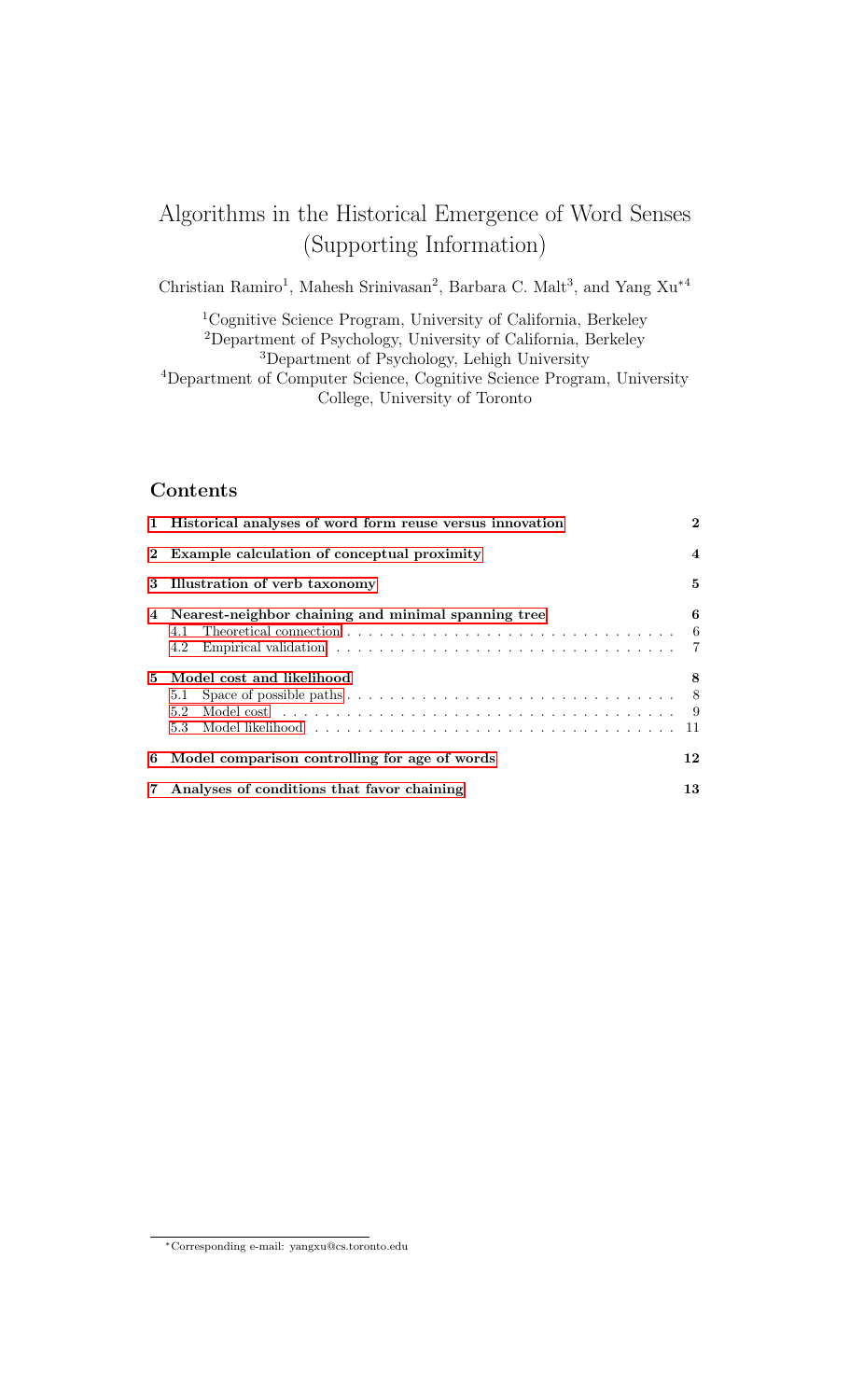# <span id="page-1-0"></span>1 Historical analyses of word form reuse versus innovation

To investigate the relative frequencies of cases where new meanings are labeled with existing word forms (i.e., resulting in polysemy) and cases where novel word forms are created (i.e., resulting in new lexemes), we conducted a a set of analyses using data from the HTE described in the main text. Our analyses quantified the proportion of cases over the history of English in which new meanings were lexicalized using existing word forms vs. morphological derivations of existing word forms vs. new lexemes.

We analyzed lexeme and meaning records over the past 1000 years (1001-2000) in English (the HTE does not provide dates for word and meaning records earlier than the Old English period, i.e., prior to 1000). For each new sense entering the dictionary at a given time point, we classified how it was lexicalized into one of three categories. We considered a historical case polysemous if the novel sense was labeled by an existing word form - that is, if a word is reused exactly, with no change in the existing form. We considered the case *innovative* if the novel sense was labeled by a new lexeme that was not present in the existing lexicon prior to that time. To take into account cases of morphological derivation in English, where words share a common root via suffixing (e.g.,  $cost \rightarrow costly$ ), we considered these as derived but not exact reuses. Other forms of morphological derivation are possible in English, e.g., prefixing, but we chose to focus on suffixing due to the availability of automatic stemming procedures that detect cases of suffixing. Our analyses thus provided a conservative estimate of cases of morphological derivation, such that some of the cases we classified as "innovation" likely involved some forms of derivation (e.g., prefixing) or compounding (e.g., smartwatch).

At each year where novel senses were recorded, we counted the cases of reused (exact and derived) and new words. To identify cases of derived reuse automatically, we first used the Natural Language Toolkit Python package of Snowball stemmer ([http://www.nltk.](http://www.nltk.org/_modules/nltk/stem/snowball.html) [org/\\_modules/nltk/stem/snowball.html](http://www.nltk.org/_modules/nltk/stem/snowball.html)) to stem the words. We then treated a case as derived if a novel sense was labeled by a word that shares a root with the existing words in the lexicon. We also excluded all phrase records (i.e., compound words) in the thesaurus that include a space.

We summarize the total counts of the cases we considered in the left panel of Figure [S1,](#page-2-0) collapsing data across the 1000-year period we analyzed. The result shows that cases of reuse, regardless of whether they are exact only or include derived uses, are substantially more prevalent than the cases of innovation (new). In particular, we obtained 425,817 total counts of reuse, 345,285 cases of which are strict polysemy (exact reuse) and 80,532 of which are derived reuses. In comparison, we obtained half as many counts (193,444) in the case of innovation. The difference between exact reuse and new cases was highly significant by a binomial test  $(p < 0.0001)$ , suggesting that polysemy dominates word form innovation in the history of English.

To evaluate if this trend is persistent over the course of history, we compared the count of reused cases to that of new cases across all available years in the period we considered. This difference should be positive if polysemy dominates innovation as a strategy of labeling emerging meanings for a given year. Figure [S1](#page-2-0) shows this is the case, where the values of difference are dominantly positive, with 669 times in which cases of reused (exact) exceed those of innovation (new), 129 times in which the opposite is true, and 205 cases of tie (almost all tied cases occured in the first 200-year period where sense records are relatively sparse). Together, these analyses suggest that polysemy has been a dominant strategy throughout the history of English.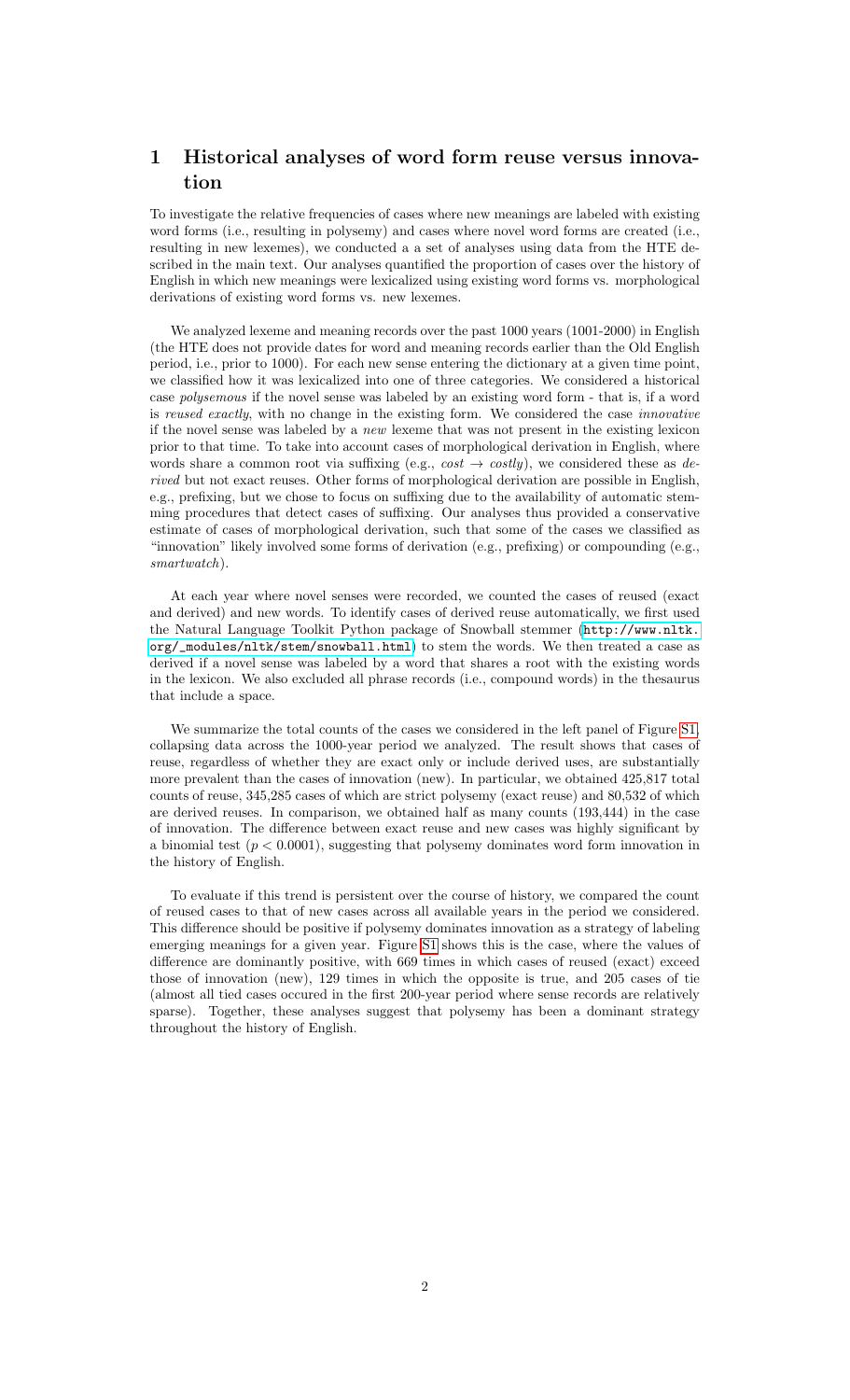

<span id="page-2-0"></span>Figure S1: Summary of historical analyses on reuse and innovation of word forms. Reused cases are tabulated for *exact* cases (black bar) and  $exact+derived$ , i.e., including those with root-sharing via suffixing (gray bar); new cases correspond to those that do not fall under either of the reused categories. The left panel shows the overall counts across the past 1000 years of English. The right panel shows the differences in counts over the course of history.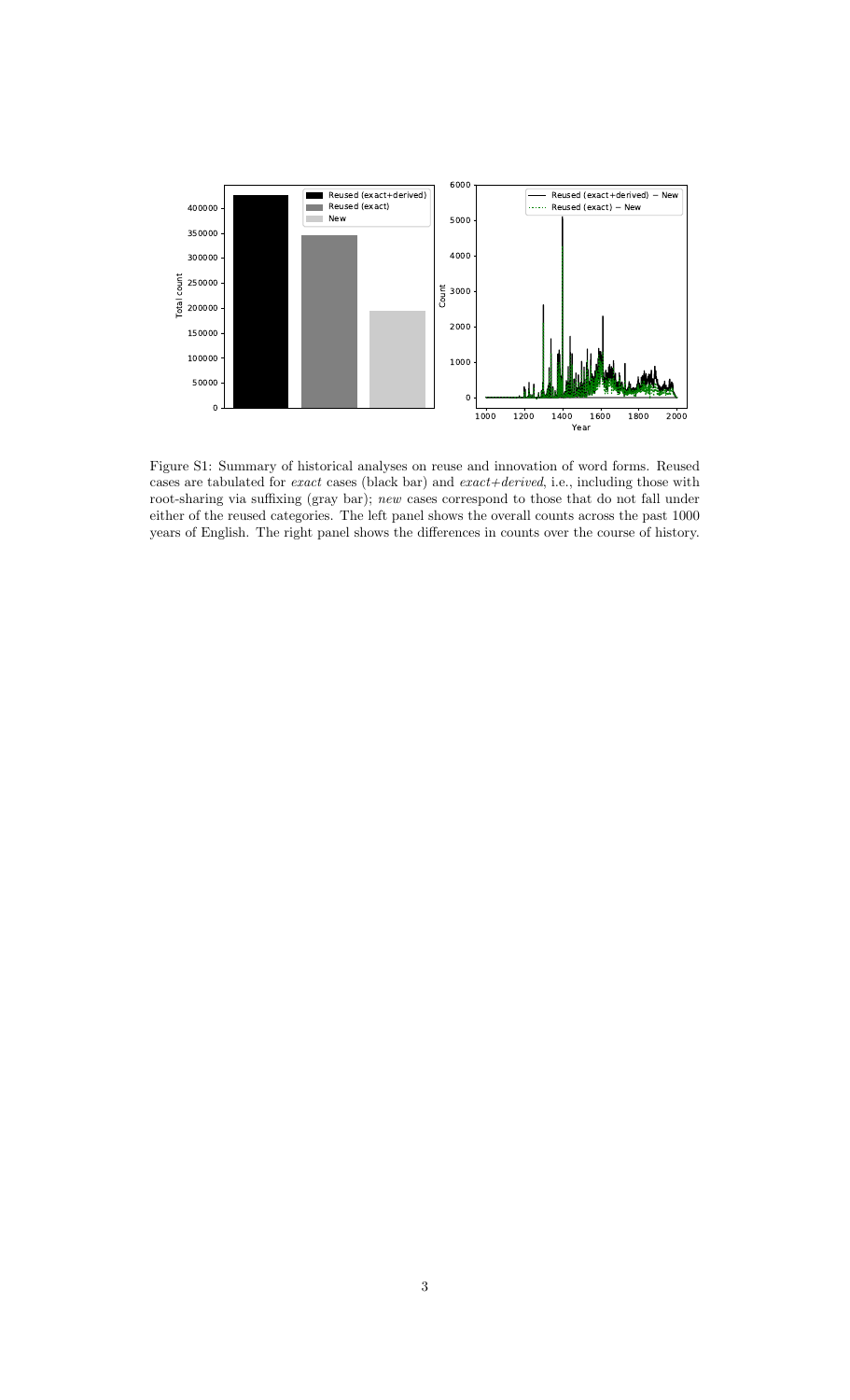# <span id="page-3-0"></span>2 Example calculation of conceptual proximity

We provide an example calculation of the conceptual proximity measure we used for the analyses described in the main text. Table S1 shows two senses sampled from the sense records of the word game (top panel) and the taxonomic representation of these senses (bottom panel), following the hierarchical definitions provided in the HTE described in the main text:

Table S1: Two example senses of game recorded in the Historical Thesaurus of English.

| Definition of meaning                                   | <b>HTE</b> code | Symbol |
|---------------------------------------------------------|-----------------|--------|
| Celebratory social event                                | 03.13.02.02 04  |        |
| Ancient match/competition $\sqrt{(33.13.04.01)(02.02)}$ |                 |        |



#### 02:Greek & Roman Antiquity\*

Because the two senses share two parent tiers in the taxonomic hierarchy (i.e., The social world  $\rightarrow$  Leisure), their conceptual proximity is calculated as follows:

$$
c(\bullet, \star) = \frac{2 \times |parent|}{l(\bullet) + l(\star)} = \frac{2 \times 2}{5 + 6} = \frac{4}{11}.
$$
 (1)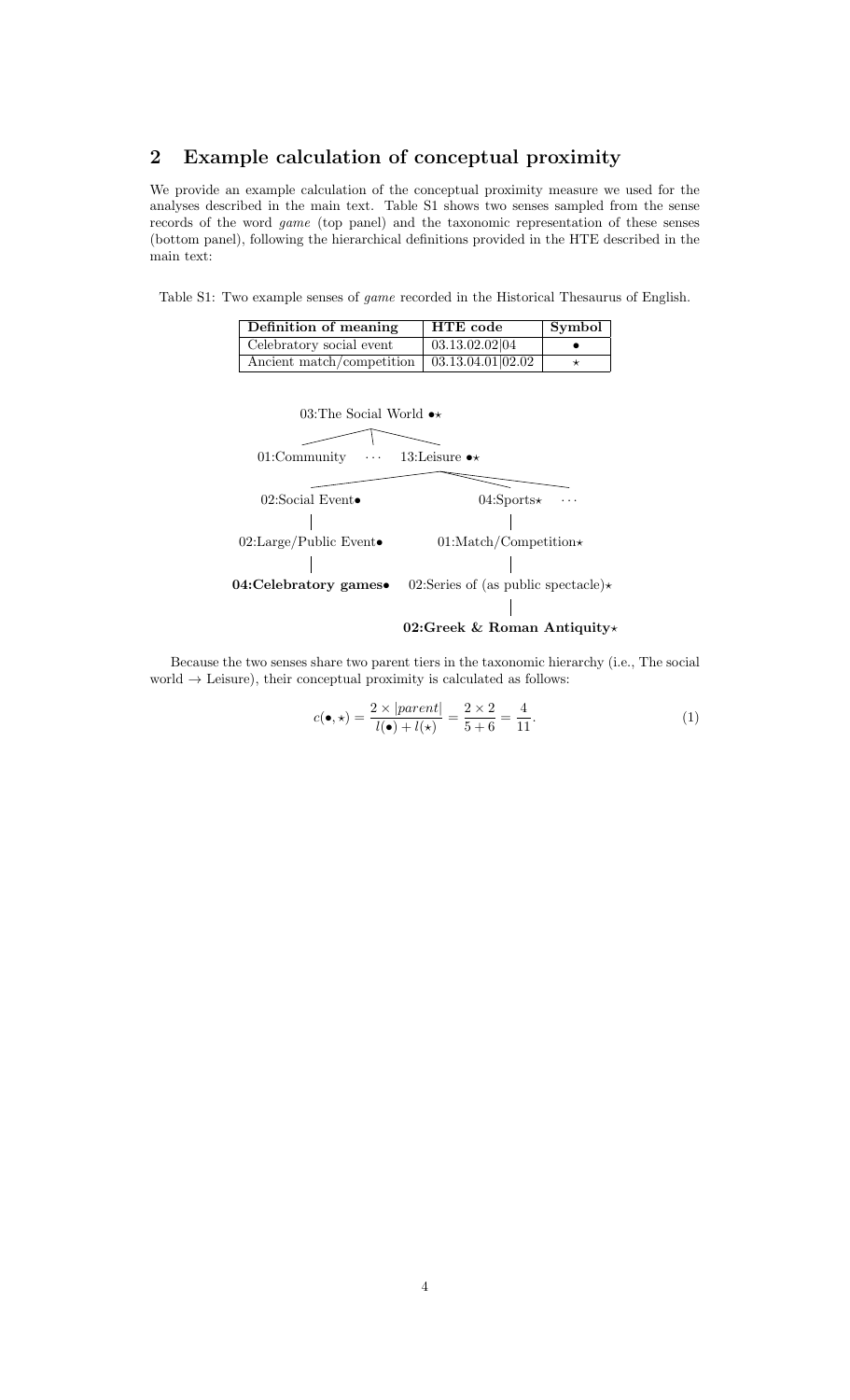# <span id="page-4-0"></span>3 Illustration of verb taxonomy

Verbs are classified under the same taxonomy as nouns in the HTE. Table S2 illustrates an example pair of senses for the verb play.

Table S2: Two example senses of play recorded in the Historical Thesaurus of English.

| Definition of meaning   HTE code |                   | Symbol |
|----------------------------------|-------------------|--------|
| Play a card                      | 03.13.01.05.02.07 |        |
| Play instrument                  | 03.13.03.02.06.03 |        |

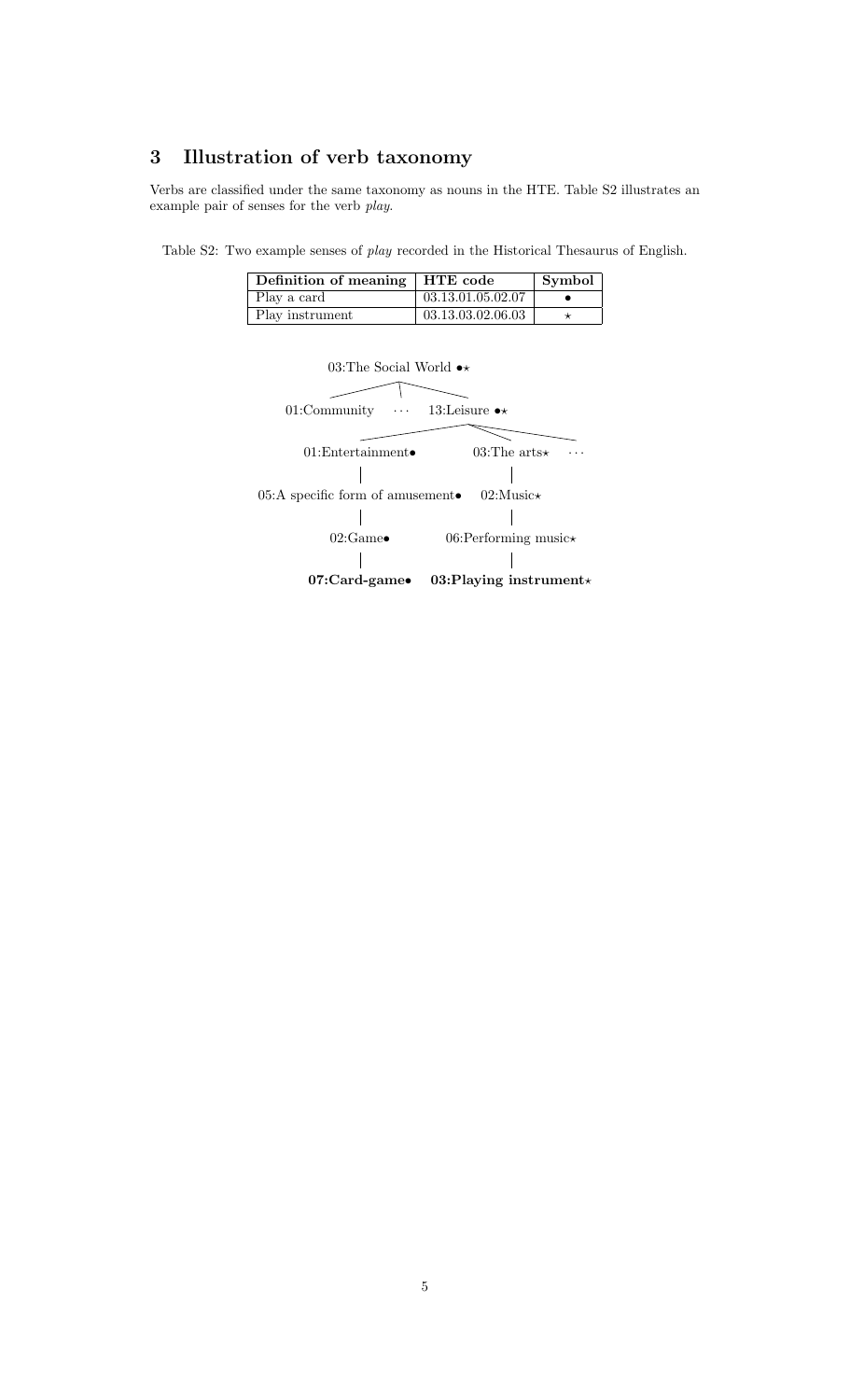### <span id="page-5-0"></span>4 Nearest-neighbor chaining and minimal spanning tree

We demonstrate that the nearest-neighbor chaining model we proposed in the main text approximates the process of constructing a minimal spanning tree over time. Specifically, we show that it resembles Prim's classic algorithm that yields a minimal spanning tree, with a certain probability. We then present empirical evidence that this probability is substantially higher than other competing models we have considered.

#### <span id="page-5-1"></span>4.1 Theoretical connection

We first show that the nearest-neighbor chaining model is closely related to Prim's greedy algorithm of constructing a minimal spanning tree. Assuming a graph with vertices  $v \in V$ , edges  $e$ , and edge weights (or costs)  $c$ , Prim's algorithm runs as follows:

Initialize: Choose an arbitrary vertex  $v \in V$ ; let  $S = \{v\}$  and T be an empty set while  $S \neq V$  do

Select an edge  $e$  such that only one of its endpoints is in  $S$  and  $c$  is minimal; Add  $e$  to  $T$ ;

Add endpoints of  $e$  to  $S$ ;

end

Return: T<br>**Algorithm 1:** Prim's algorithm that gives a minimal spanning tree with lowest edge costs.

The nearest-neighbor chaining model we proposed is a probabilistic version of the Prim's algorithm with a fixed initial vertex  $s_0$  that corresponds to the initial sense of a word. Assuming all possible senses of a word as vertices of a graph  $s \in S$  (e.g., in a taxonomy-based similarity space or a Euclidean space), all pairs of these senses forming edges  $e$ , and costs of sense extension as distance between an existing sense and a novel sense d, the nearestneighbor chaining algorithm constructs a tree probabilistically that favors the minimaldistant sense to chain to at each step:

Initialize: Choose initial sense  $s_0 \in S$ ; let  $C = \{s_0\}$  and T be an empty set while  $C \neq S$  do

Sample a sense-sense edge  $e$  such that only one of its endpoints is in  $C$  and  $d$  is minimal, with probability proportional to  $\exp(-d)$ ;

Add  $e$  or its alternative candidate (with probability no greater than that of  $e$ ) to  $T$ :

Add endpoints of  $e$  (that includes the new sampled sense) to  $S$ ;

end

Return: T Algorithm 2: Nearest-neighbor chaining algorithm that approximates the Prim's algorithm.

In the case where the nearest-neighbor chaining model maximizes the probability of choice at each step, the algorithm converges to Prim's algorithm except for a fixed starting point, therefore yielding a globally minimally distant sense network over time:

Initialize: Choose initial sense  $s_0 \in S$ ; let  $C = \{s_0\}$  and T be an empty set while  $C \neq S$  do

Select an edge  $e$  such that only one of its endpoints is in  $C$  and  $d$  is minimal; Add e to T;

Add endpoints of  $e$  (that includes the new sense with the globally minimal d) to  $S$ ; end

Return: T

Algorithm 3: Nearest-neighbor chaining algorithm that maximizes probability at each step.

Because this special case only occurs with a certain probability (e.g., see case study in Model cost), it follows that the nearest neighbor model guarantees to produce a minimal spanning tree with probability no less than  $p$ , where  $p$  is the probability that the algorithm goes with the best choice at each step, among all other possible tree structures. Given this theoretical connection, we next validate empirically whether the nearest-neighbor chaining model indeed dominates other competing candidate models in producing low-cost sense extensional paths.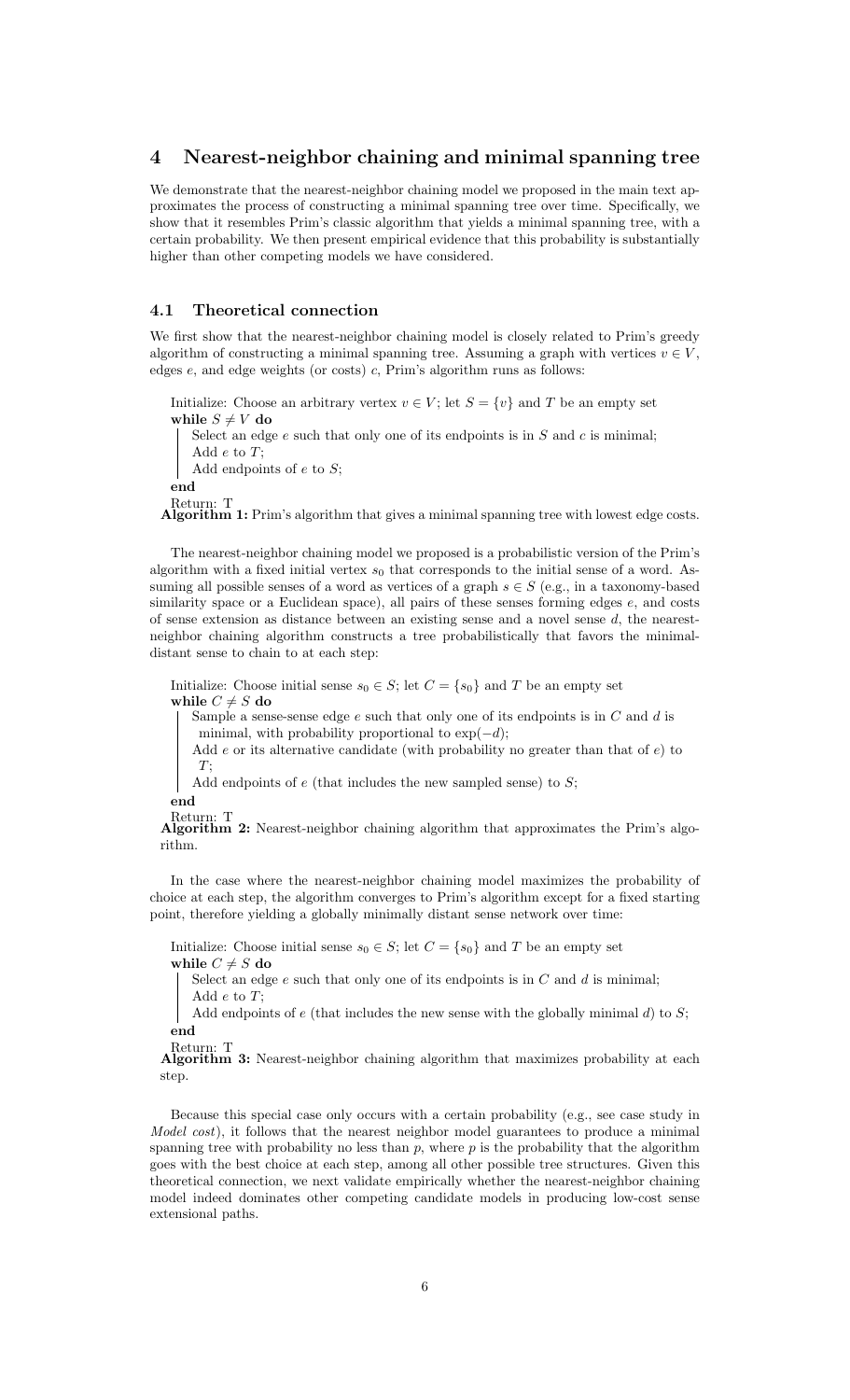#### <span id="page-6-0"></span>4.2 Empirical validation

We provide a comprehensive simulation to compare models in terms of cost, complementing the illustrative simulation that we described in the main text.

We aimed to investigate whether the nearest-neighbor chaining model produces the lowest empirical cost empirically, considering four variable parameters in a simulation (which we did not vary systematically in the simulation described in the main text): 1) number of hypothetical senses of a word; 2) typology or relative positions of the senses in 2D space; 3) initial sense, or seeding position of the model; 4) randomness due to the probabilistic nature of each algorithm.

To account for these factors, we performed the simulation just as we introduced in the main text by further (step  $i$ ) varying the number of senses in a 2D Euclidean space, from 5 to 30 in increments of 5; (step  $ii)$  generating 10 different randomized typologies by sampling senses (or points) in a  $[0-1,0-1]$  grid, for each level we varied in step *i*; (step *iii*) iterating through every available sense and treating it as the initial position (and hence exhausting the possible starting positions for each model); (step iv) probabilistically sampling according to Luce's choice rule (which we have defined separately for each model) at each step, in 20 different iterations.

Figure [S2](#page-6-1) shows the tallies for which model has yielded the minimal-cost probabilistic path at all varying conditions. We observed that in almost all cases, the nearest-neighbor chaining model was dominant in producing the lowest-cost sense network over time, which provides strong empirical support for our theoretical proposal that the algorithm constructs a near minimal-cost sense network.



<span id="page-6-1"></span>Figure S2: Comparison of model-generated costs in the simulation. Number of senses is increased from 5 to 30 in incremental steps of 5 in the simulation. Vertical axis indicates the number of runs at which a model produced the lowest overall cost among all competing models. The abbreviations on the horizontal axis (from left to right) correspond to *exemplar*, progenitor, prototype, local, and nearest-neighbor chaining models.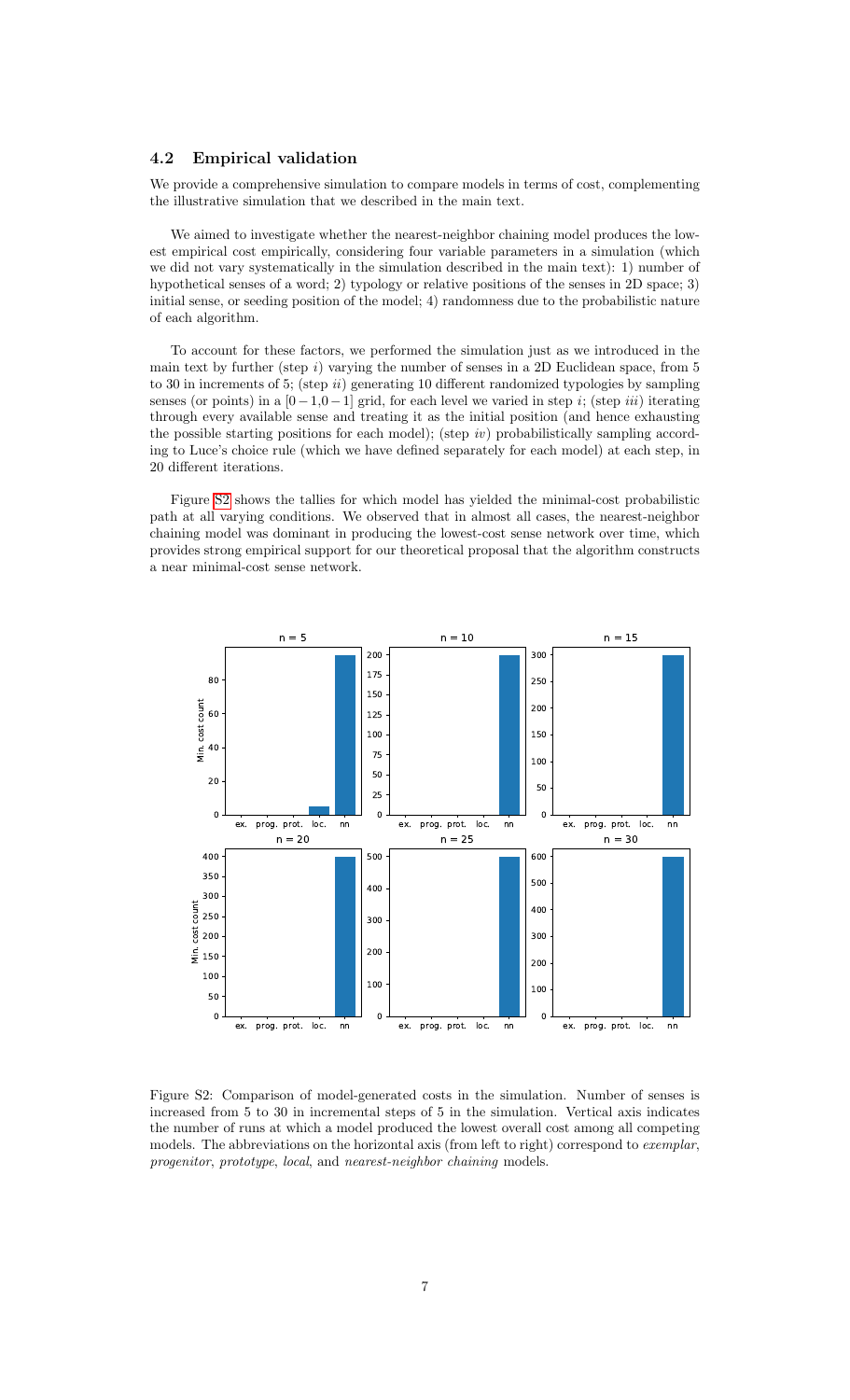## <span id="page-7-0"></span>5 Model cost and likelihood

We illustrate how to calculate cost and likelihood of the models we have proposed by a simple case study. We show how cost and likelihood are dissociable, such that a model that yields a higher likelihood does not imply that it is necessarily lower in cost. Their correspondence in the data is an empirical result, not an a priori outcome.

Figure [S3](#page-7-2) shows the semantic space that we used for this case study, similar to that in Computational Formulation of Theory. Despite the simplicity of this setting, the principles we demonstrate here should generalize to more complex scenarios. Specifically, we have constructed a hypothetical word that includes four senses, labeled "A" to "D", following their temporal orders of emergence (also indicated in the figure). We took Euclidean distance  $d(\cdot, \cdot)$  between any pair of senses as a proxy of semantic relatedness, where similarity between two senses is  $sim(\cdot, \cdot) = e^{-d(\cdot, \cdot)}$  as described in the main text. In this specific case, sense pairs AB and BD bear equal distances of 1—slightly shorter than distance between senses A and C, which is 1.1. We will see later how such a construction yields different temporal predictions from the progenitor model and the nearest-neighbor chaining model, which we focus on comparing for the purpose of illustration.



<span id="page-7-2"></span>Figure S3: Semantic space of a hypothetical word. Dots marked with "A", "B", "C", and "D" represent emerging senses for that word. The red dot represents the earliest sense. The true emerging order for this word is: A (appearing at time t0), B (appearing at t1), C (appearing at t2), D (appearing at t3). Distance between senses  $d(\cdot, \cdot)$  is indicated by dotted line, based on Euclidean distance.

#### <span id="page-7-1"></span>5.1 Space of possible paths

Given the configuration described in Fig. S3, there will be  $3! = 3 \times 2 \times 1 = 6$  possible historical orders in which senses B, C, and D could have been derived over time: ABCD, ABDC, ACBD, ACDB, ADBC, and ADCB. In general, for a word with  $n$  senses, the number of possible historical orders is  $(n - 1)!$ . However, it is important to note that each model specifies a potentially different way in which senses may be derived over time, given a specific historical order of emergence.

In theory, each model specifies a full probability distribution over all possible orders of sense emergence for a given word. Such a distribution reflects the degree to which a model favors one possible extensional mechanism over other alternatives in accounting for the historical order of senses. For example, given a single emerging order of ABCD, a nearestneighbor chaining model might assign a relatively high probability to the extensional path  $A\rightarrow B$ ,  $B\rightarrow C$ ,  $C\rightarrow D$  (e.g., a chain-based mechanism of extension), as opposed to  $A\rightarrow B$ ,  $A\rightarrow C$ ,  $A\rightarrow D$ , (e.g., a radially structured mechanism of extension), which may in turn be assigned with a high probability by the progenitor model. The models we have proposed effectively explore the space of possible ways in which new senses could have been derived, even though there exists only one true historical order via which they have actually emerged. This fact allows us to distinguish between the cost of a model (i.e., a cognitive metric that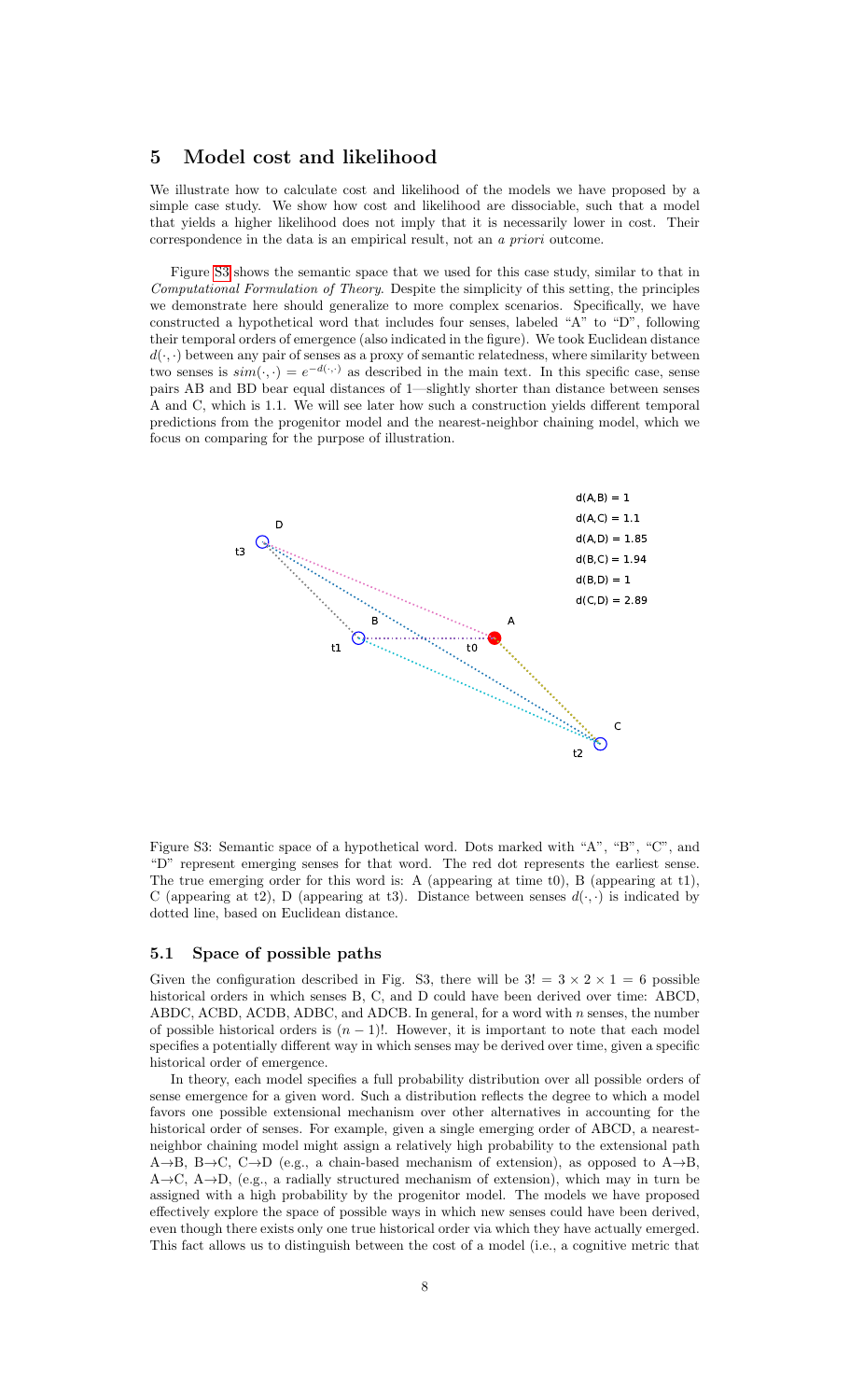defines how efficient or cost effective models are), which depends on the aggregated semantic distance that a specific algorithm traverses over time, and the likelihood of a model (i.e., a statistical metric for evaluating models against truth), which depends on the true historical order of sense emergence.

#### <span id="page-8-0"></span>5.2 Model cost

Because the space of possible sense emerging paths scales rapidly with number of senses (e.g., for 13 senses,  $(n-1)! = 12!$  yields 479,001,600 possibilities), it is intractable to estimate probabilities and costs exhaustively. In this constrained case study, however, we can perform exhaustive calculations.

We first show the calculation of cost with a single-path prediction made by a model, which chooses the candidate sense with maximal probability at each step. We then generalize and show the cost of each possible path.

Figure [S4](#page-9-0) illustrates the predicted paths and associated probabilities from two models, progenitor and nearest-neighbor chaining, in the hypothetical space we described. At each step, each model infers which sense is likely to be the next emerging sense, extended from existing senses of that word. Specifically, the progenitor model infers an emerging sense with probability in proportion to its similarity to the earliest progenitor sense A (i.e., marked in red in the figure). For example, initially in time, it assigns a probability to each of the candidate senses B, C, and D, with B carrying the most probability weight because it is the closest to A among other candidates. The nearest-neighbor chaining model makes similar predictions and yields the same probability weighting in this step, because there is only one existing sense to chain from. However, these two models differ in their predicted path in the next step(s): The progenitor model infers with greater probability that C should emerge next, because C is closer to A than D; the nearest-neighbor chaining model instead infers with greater probability that D should emerge next, because D is the closest candidate to existing sense B—just as C is to existing sense A, but distance DB is shorter than distance AC by construction (and hence chain DB is considered semantically more related than chain AC).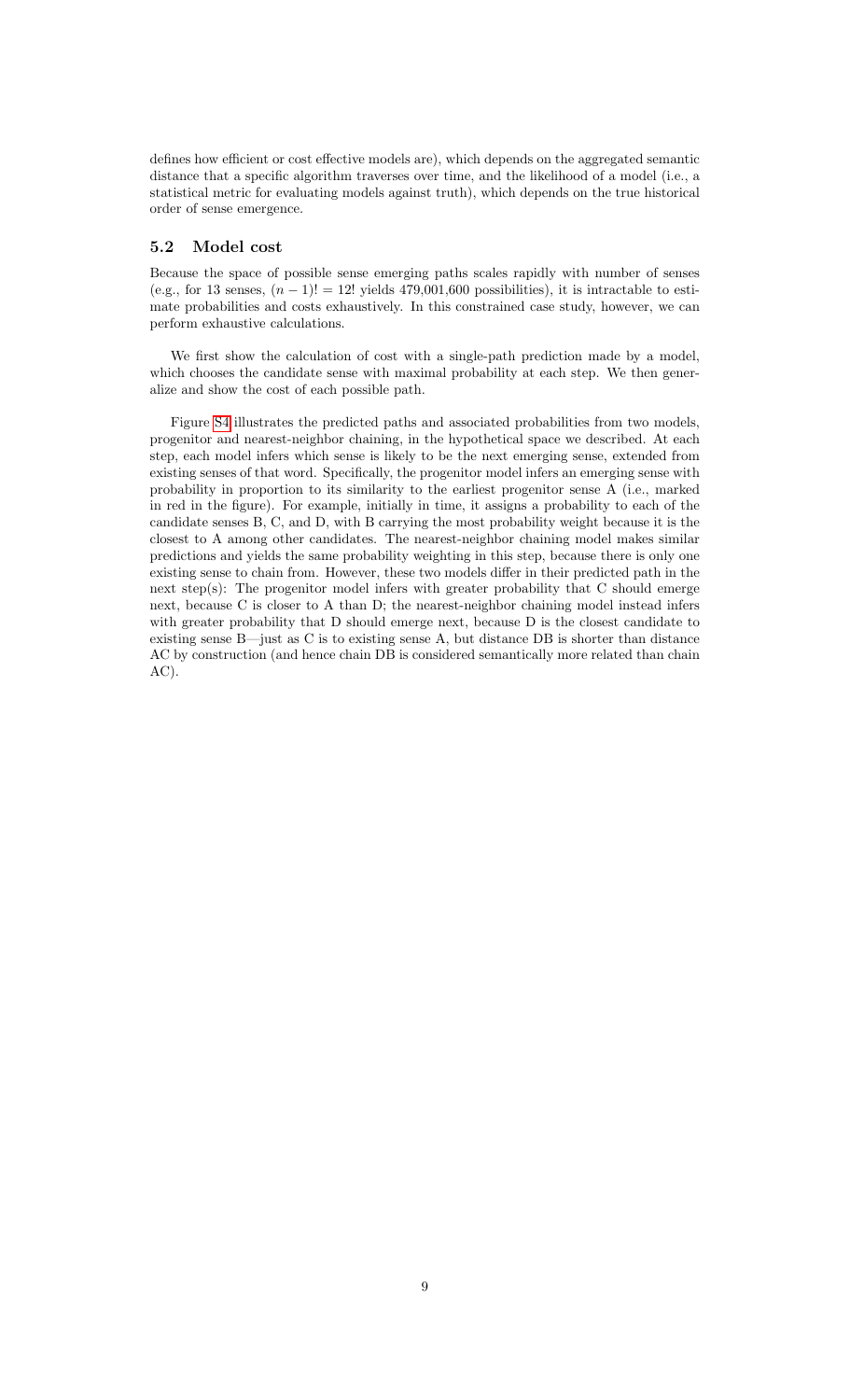

<span id="page-9-0"></span>Figure S4: Illustration of sense extensional paths for the hypothetical word as predicted by the progenitor model (top panel) and the nearest-neighbor chaining model (bottom panel). Gray dashed lines indicate possible choices of extension given an existing sense. Width of dashed lines is proportional to the probability of any candidate sense being chosen at a given time point, based on Luce's choice rule. Black solid lines indicate chosen paths. Cost of a model corresponds to the total distance traversed in sense extension, or the sum of graph edges at t2.

We can calculate cost of these models based on their predicted paths, assuming they maximize probabilty at each step. Specifically, we define cost as the aggregated sum of distances in the extension path. In this case, the nearest-neighbor chaining model yields a lower cost (as expected):

$$
c_{nnchaining} = d(A, B) + d(B, D) + d(A, C) = 1 + 1 + 1.1 = 3.10,
$$
\n(2)

in comparison to the progenitor model:

$$
c_{progenitor} = d(A, B) + d(A, C) + d(A, D) = 1 + 1.1 + 1.85 = 3.95.
$$
\n(3)

We can compute the probabilities of these paths based on Luce's choice rule (we abbreviate similarity  $sim(\cdot, \cdot)$  as  $s \cdot \cdot$  in the following):

$$
p_{unchaining} \propto p(B|A) \times p(D|A,B) \times p(C|A,B,D) \tag{4}
$$

$$
\propto \frac{sAB}{sAB + sAC + sAD} \times \frac{sBD}{sAC + sBD} \times \frac{sAC}{sAC} \tag{5}
$$

$$
sAB + sAC + sAD \quad sAC + sBD \quad sAC
$$
\n
$$
sAB + sAC + sAD \quad sAC \tag{8}
$$

$$
\propto 0.428... \times 0.524... \times 1 = 0.23,\tag{6}
$$

$$
p_{progenitor} \propto p(B|A) \times p(C|A,B) \times p(D|A,B,C)
$$
\n(7)

$$
\propto \frac{sAB}{sAB + sAC + sAD} \times \frac{sAC}{sAC + sAD} \times \frac{sAD}{sAD}
$$
 (8)

$$
\propto 0.428... \times 0.679... \times 1 = 0.29.
$$
 (9)

Similarly, we can also compute cost and probability of each of the 6 possible paths under these two models separately, summarized in Table [S3.](#page-10-1)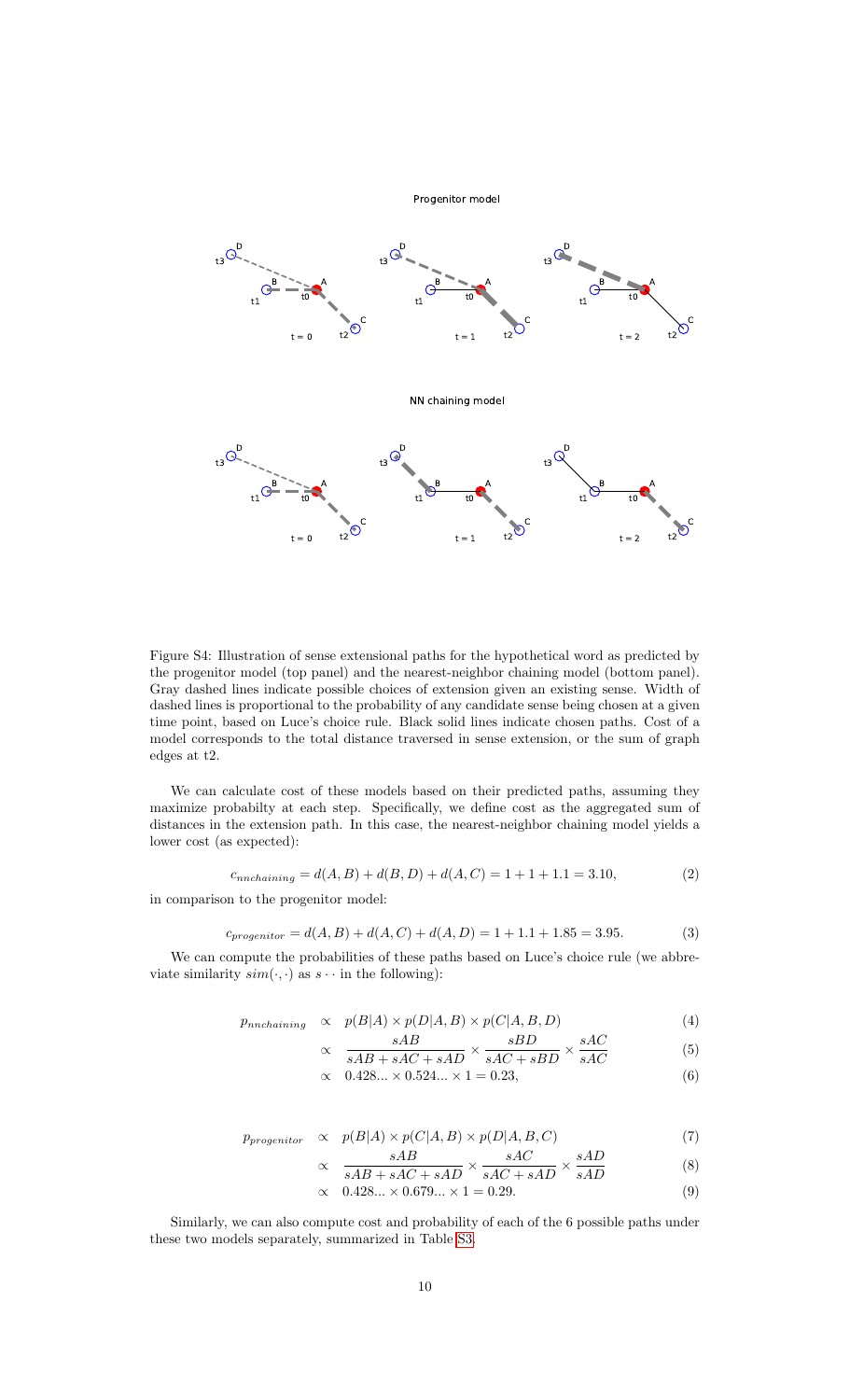Table S3: Summary of probability  $(p)$  and cost  $(c)$  of all possible paths from the progenitor and nearest-neighbor chaining models.

<span id="page-10-1"></span>

| Path        | $p_{progenitor}$ | $c_{progenitor}$ | $p_{nnchaining}$ | $c_{nnchaining}$ |
|-------------|------------------|------------------|------------------|------------------|
| ABCD        | 0.29             | 3.95             | 0.20             | 3.10             |
| ABDC        | 0.14             | 3.95             | 0.23             | 3.10             |
| <b>ACBD</b> | 0.27             | 3.95             | 0.27             | 3.10             |
| ACDB        | 0.12             | 3.95             | 0.12             | 3.95             |
| <b>ADBC</b> | 0.10             | 3.95             | 0.10             | 3.95             |
| <b>ADCB</b> | 0.20             | 3.95             | 0.10             | 3.95             |

In this specific case, we can compute the average cost under each model  $m$ :

$$
E[cost_m] = \sum p(path_m)c(path_m), \qquad (10)
$$

which yields 3.36 for the chaining model and 3.95 for the progenitor model. In the main text, we estimate cost under a single prediction from each model that maximizes stepwise probability, which yields 3.10 for the chaining model and 3.95 for the progenitor model. Regardless whether we consider the average or the single-shot cost, the chaining model yields a lower overall cost.

#### <span id="page-10-0"></span>5.3 Model likelihood

To evaluate the models, we estimate model likelihood as the log probability at which each model would predict the true historical order of emerging senses, i.e.,  $\mathcal{L} = p(path_{true})$  $p(A = t0) \times p(B = t1|A = t0) \times p(C = t2|B = t1, A = t0) \times p(D = t3|C = t2, B = t1, A = t0)$ for the case scenario we described. This metric determines the likelihood under which senses would emerge as observed, based on the specific extensional mechanism postulated by a given model. Note that the value of this metric is determined by how probable a model considers the true order of sense emergence, not how cost effective a model is in extending senses from one another.

Table [S4](#page-10-2) shows the stepwise calculations of likelihood for both models, given the true emerging order of senses: ABCD. In this case, the progenitor model yielded a higher overall likelihood, because it assigned the highest probability to the true emerging sense at each step. However, this is not so for the nearest-neighbor chaining model, because it assigned more probability to D (i.e., false candidate) as opposed to C (i.e., true candidate) when C emerged at t2. The likelihood of the random baseline model is (i.e.,  $\frac{1}{6} = \frac{1}{3} \times \frac{1}{2} \times 1$ ), and it is lower than both models examined here.

<span id="page-10-2"></span>Table S4: Calculation of model likelihoods. "sAB" is abbreivation for  $sim(A, B)$ .  $p(B = t1|A)$   $p(C = t2|B, A)$   $p(D = t3|C, B, A)$  Likelihood

|             | $\sim$ $\sim$<br>$\sim$ $  -$   |                    | $\sim$ $\sim$ $\sim$ $\sim$ $\sim$ $\sim$ $\sim$ | ------------ |
|-------------|---------------------------------|--------------------|--------------------------------------------------|--------------|
| Progenitor  |                                 |                    |                                                  |              |
| Formula     | sAB<br>$\overline{sAB+sAC+sAD}$ | sAC<br>$sAC + sAD$ | $\frac{sAD}{sAD}$                                |              |
| Value       | 0.428                           | 0.679              |                                                  | 0.29         |
| NN chaining |                                 |                    |                                                  |              |
| Formula     | sAB<br>$sAB + sAC + sAD$        | sAC<br>$sAC + sBD$ | $\frac{sBD}{sBD}$                                |              |
| Value       | 0.428                           | 0.475              |                                                  | 0.20         |

<span id="page-10-3"></span>Table S5: Summary of cost and likelihood of the two models in the simulation. Bold-faced quantities reflect better values along the variables of interest.

|                      |      | Cost Likelihood |
|----------------------|------|-----------------|
| Progenitor           | 3.95 | 0.29            |
| $NN$ Chaining $3.10$ |      | 0.20            |

Table [S5](#page-10-3) summarizes the cost and likelihood for both models. These results suggest how cost and likelihood of models may be dissociated, such that a cost-optimized model may not always yield the optimal likelihood in predicting temporal emergence of word senses.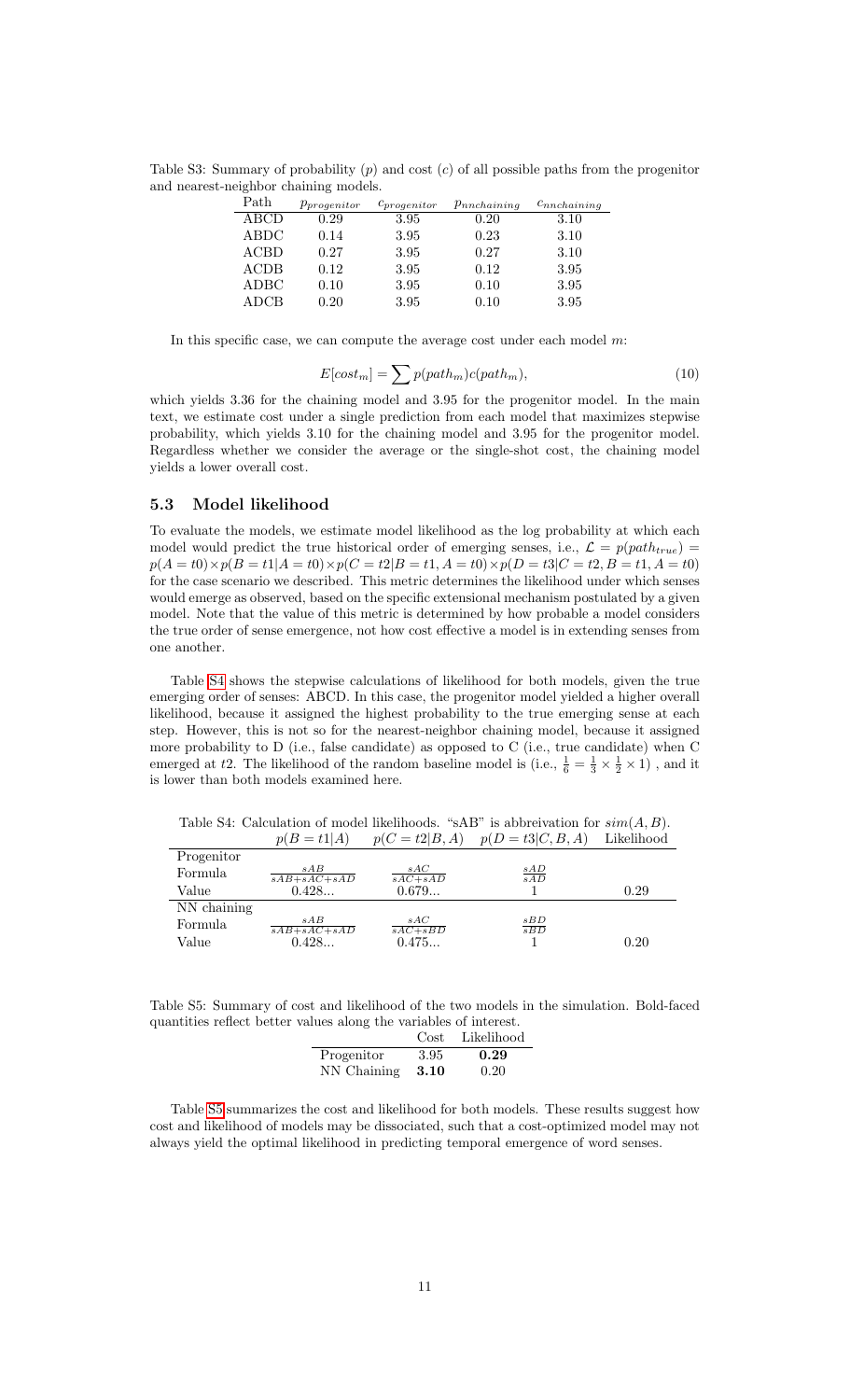## <span id="page-11-0"></span>6 Model comparison controlling for age of words

We summarize the results from additional model comparisons, based on the second word set that controls for age of word described in the main text.

Figure [S5](#page-11-1) summarizes the mean log likelihood ratios and the winner-take-all results for all models on this word set. Consistent with the BNC word set, the nearest-neighbor chaining model yields the best performance in these tests. We assessed the significance of this result by performing paired t-tests between the chaining model and each of the competitors  $(p < 0.001$  from all tests  $(n = 2648)$  with Bonferroni correction for multiple tests: against Exemplar  $(t = 17.0)$ , Prototype  $(t = 17.7)$ , Progenitor  $(t = 20.2)$ , Local  $(t = 11.9)$ ).



<span id="page-11-1"></span>Figure S5: Summary of model performances on the word set that controls for word age. A) Likelihood ratio test. "0.0" on the y-axis indicates performance of the null model. Bar height indicates the mean log likelihood ratio averaged over the pool of most common words from the BNC corpus. Error bars indicate 95% confidence intervals. B) Visualization of winnertake-all percentage breakdown among the proposed models from the same test. "Chain. [nn]" refers to the nearest-neighbor chaining model.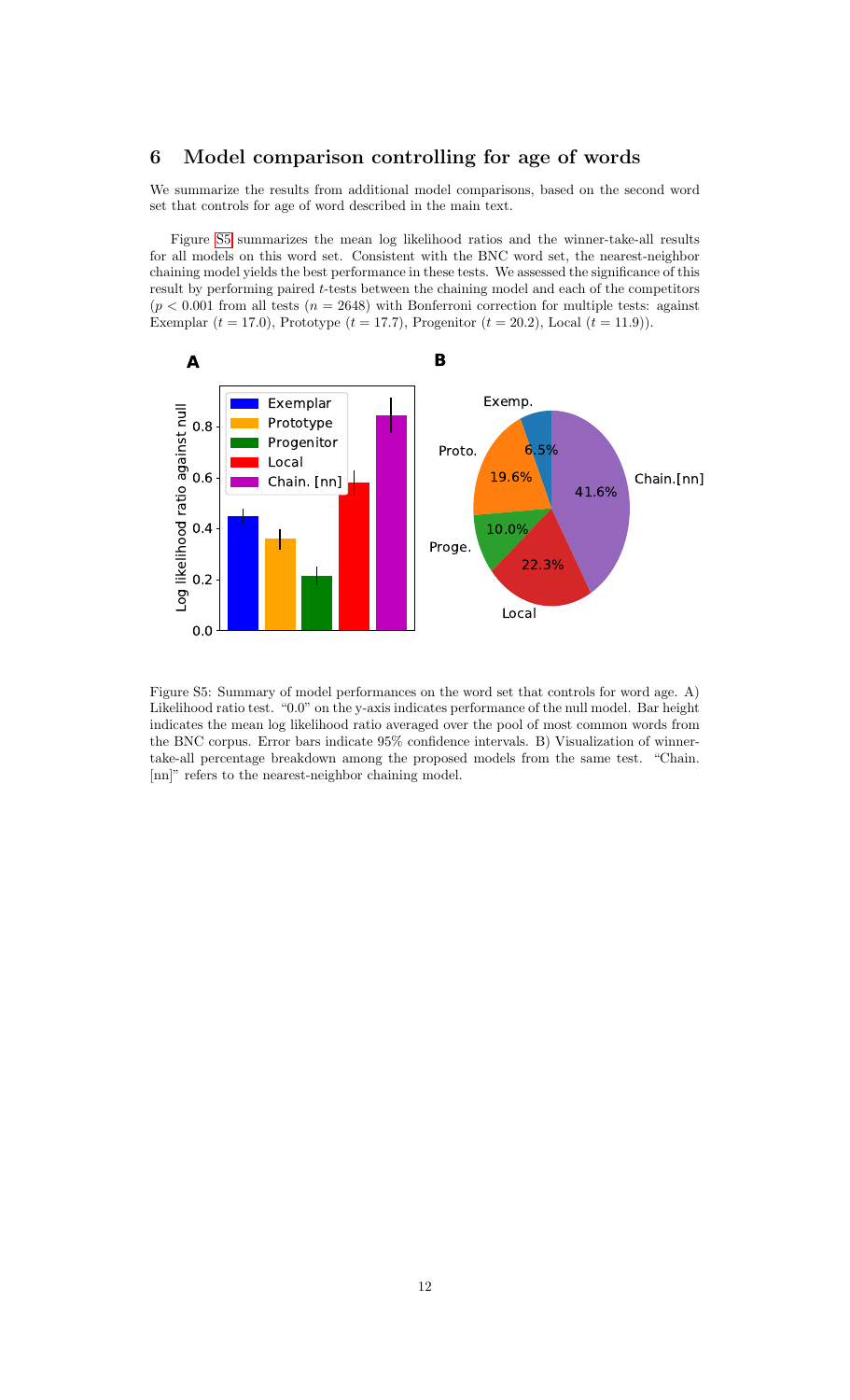# <span id="page-12-0"></span>7 Analyses of conditions that favor chaining

We describe the measure we used to explore the relative superiority of the chaining model in the main text, along with example words given this measure.

We defined a superiority score of chaining  $S_{nn}$  by the extent to which the nearestneighbor chaining model outperforms other competing models we have considered, in terms of their ability to predict the historical order of emergence of a word's senses. Specifically, we took the expected value of difference in log likelihoods between the chaining model and each of the remaining four models:

$$
S_{nn} = E[\mathcal{L}_{nn} - \mathcal{L}_m],
$$
 where  $m \in \{\text{exemplar, prototype, progenitor, local}\}\$  (11)

Intuitively, this score determines the degree to which the nearest-neighbor chaining model predicts historical ordering of a word's senses better than each of the alternative models. Figure [S6](#page-12-1) visualizes the distribution of this score for all words in the BNC set, along with some example words. We observed that this distribution is strongly positively skewed (skewness = 2.56), indicating that nearest-neighbor chaining generally outperforms other models in predicting the orders of sense emergence for most words.



<span id="page-12-1"></span>Figure S6: Histogram of superiority scores of chaining in the BNC word set. Positive and negative values on the x-axis indicate relative superiority of chaining above and below its competitive models, with locations of example words marked in green (scores of *game* and over are very similar and hence these words are located closely to each other).

Table [S6](#page-13-0) further summarizes information regarding words that fall in the left and right tails of this distribution. As the table indicates, the words with the highest superiority scores of chaining also tended to be highly polysemous words, carrying many different senses. Importantly, the relative superiority of the chaining model is also high for words such as over and game (and face which we used to illustrate chaining in the main text), which are paradigm examples highlighted by Lakoff (1987) and Wittgenstein (1953). In contrast, words with fewer senses tended to have lower scores, such that the historical order of development of their senses was better explained by other models such as the prototype or local models. As noted in the main text, it is interesting that the chaining model performed better on words that have developed more senses over history, since it is these words that could have the most costly sense extensional paths. This finding supports our proposal that nearestneighbor chaining has been a preferred mechanism for minimizing cost in historical word sense extension.